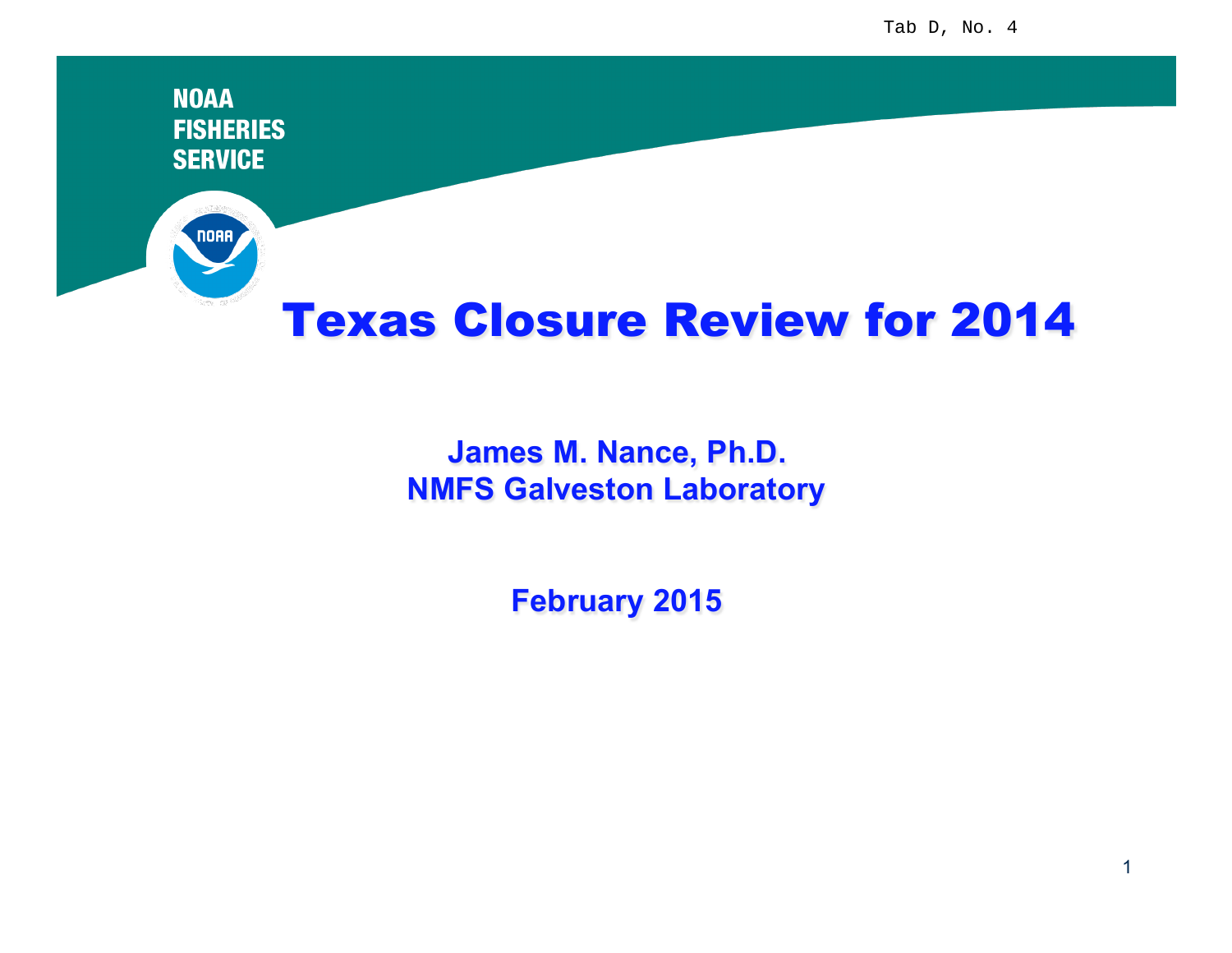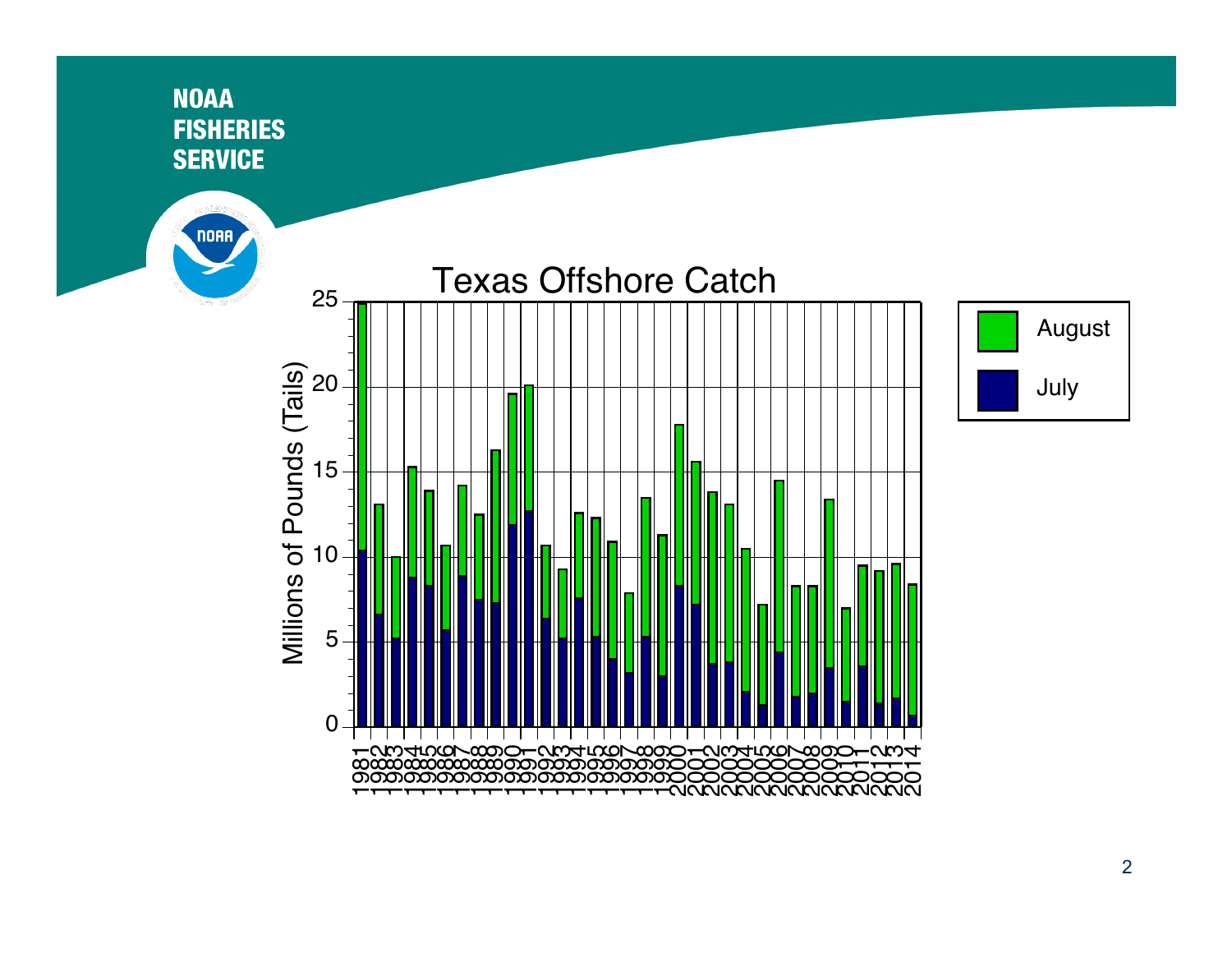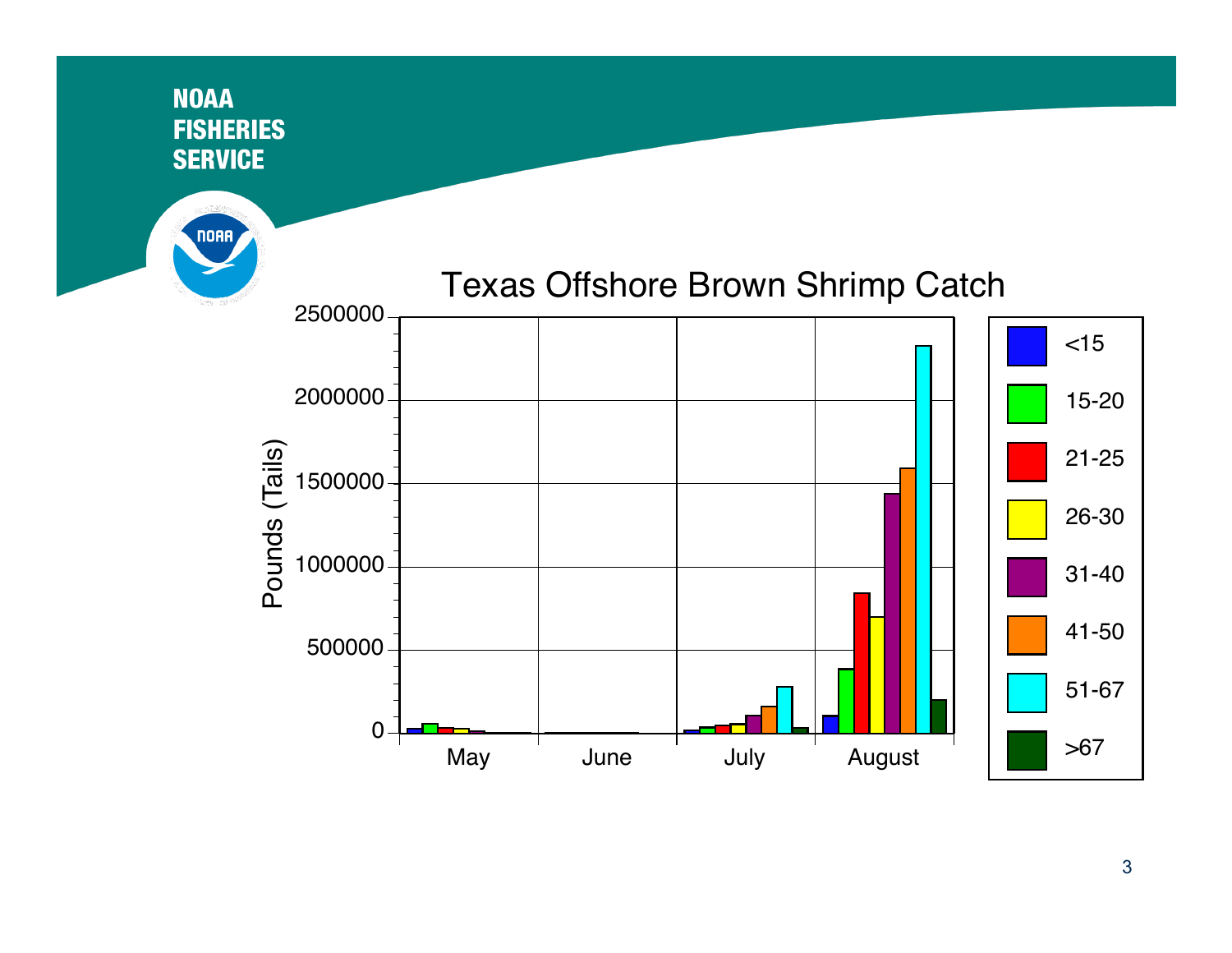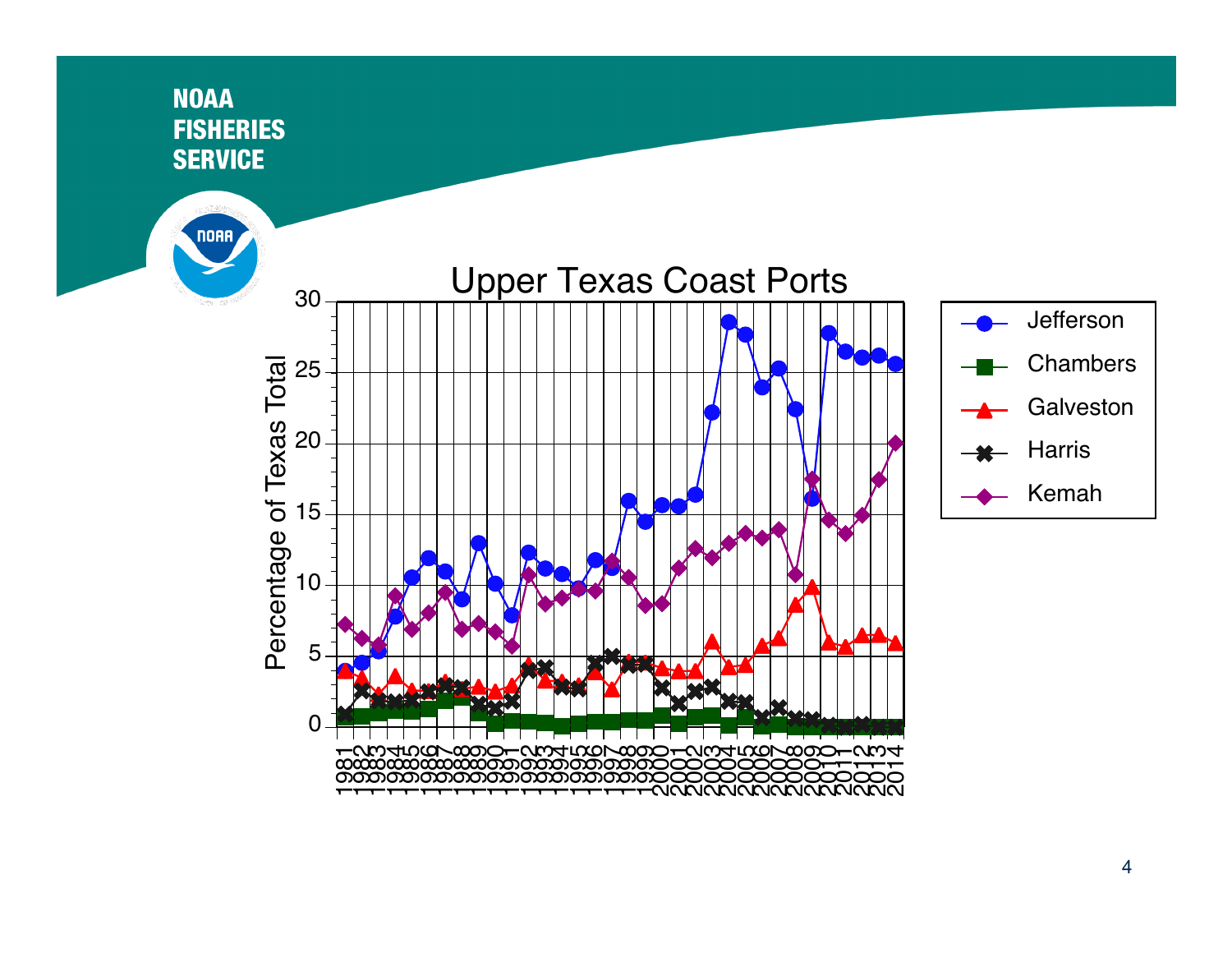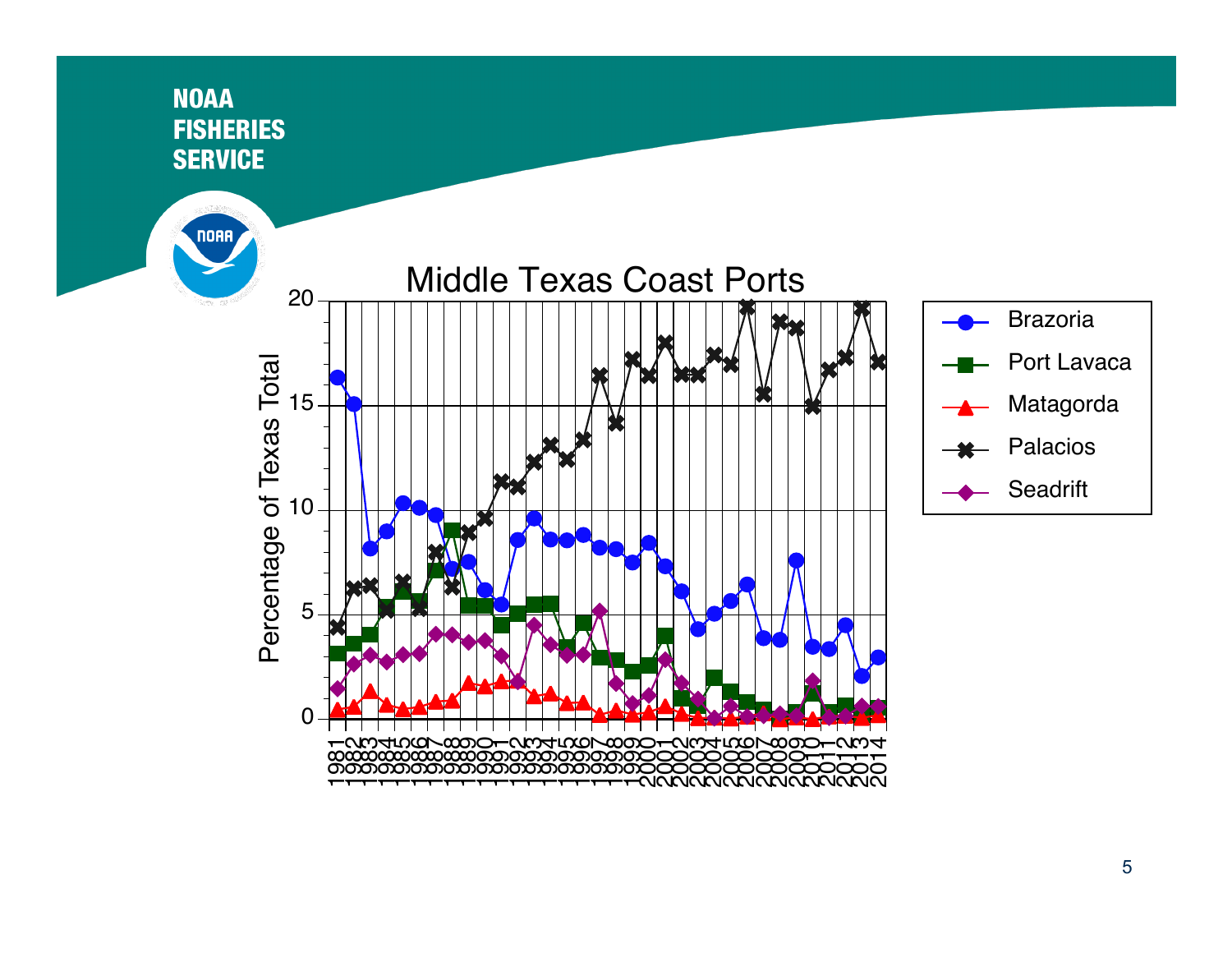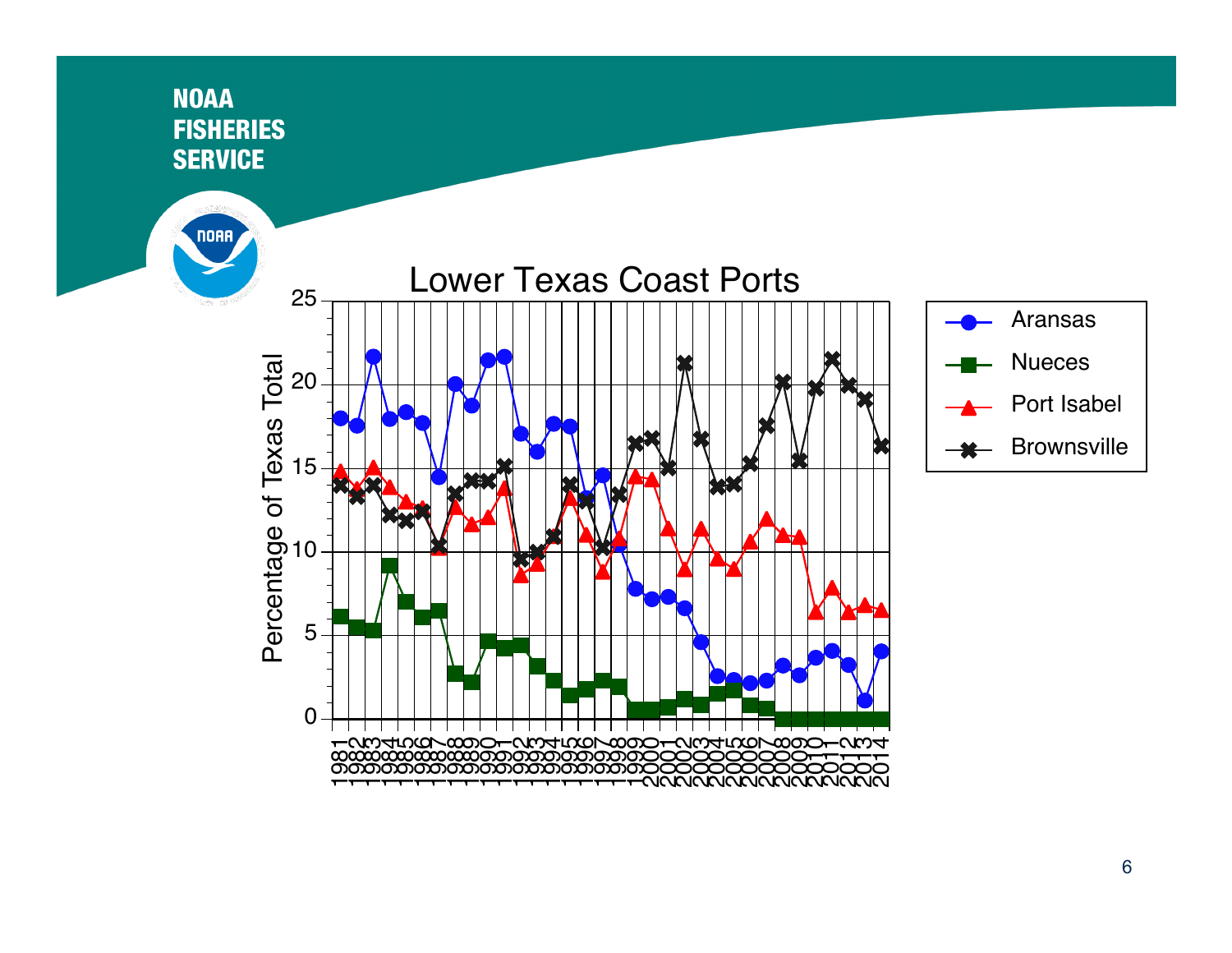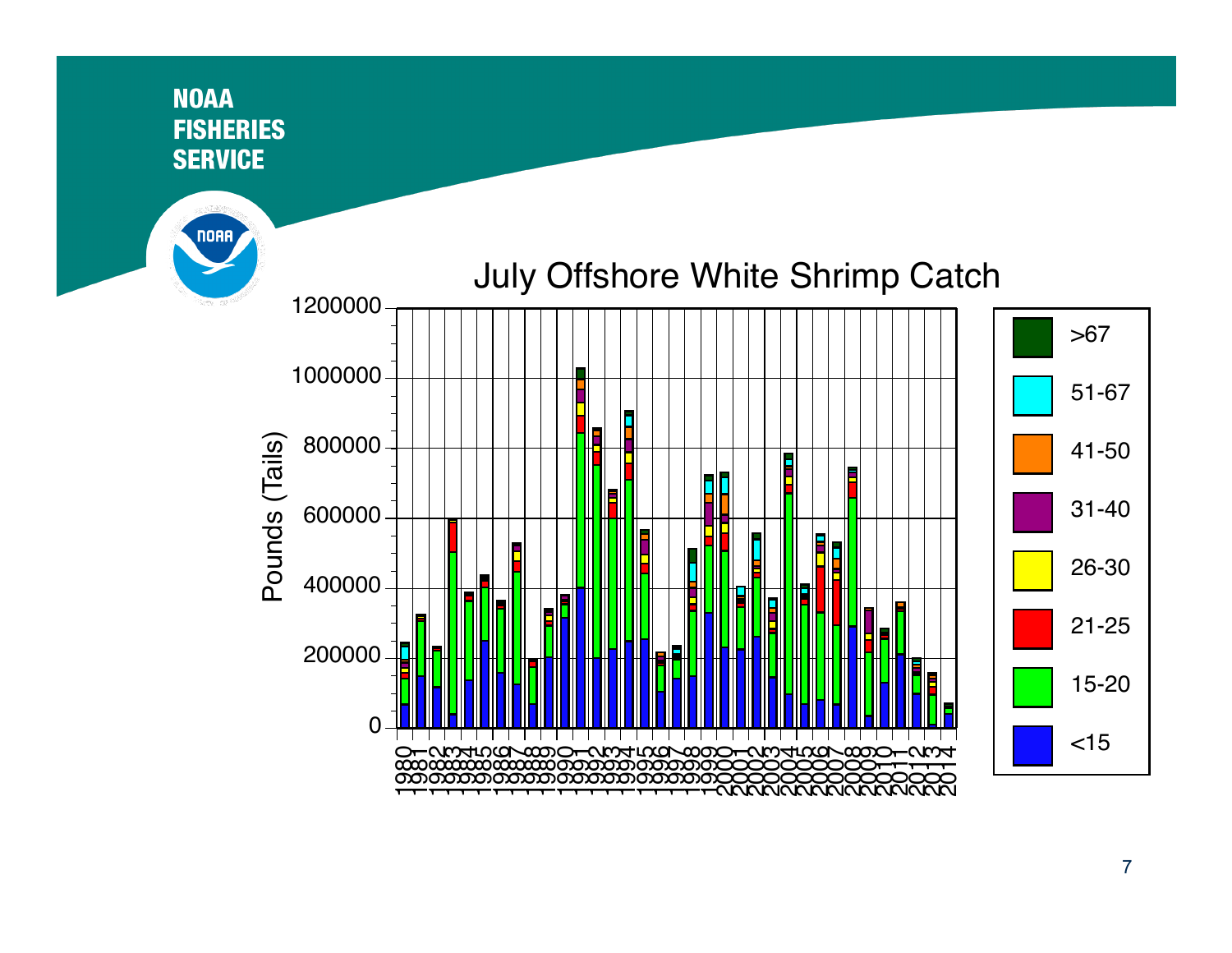## **NOAA FISHERIES SERVICE**

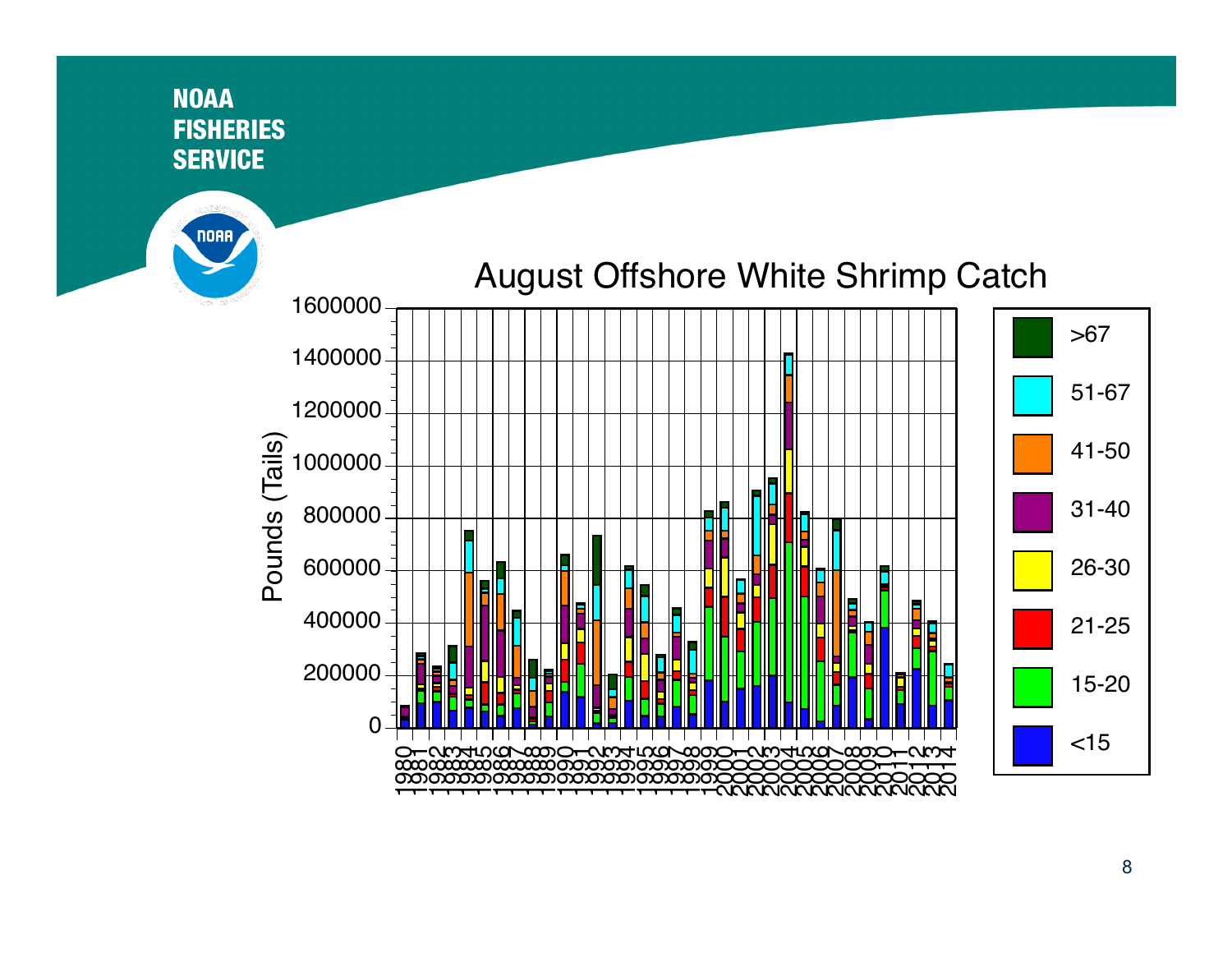

abundance of shrimp – below average this year.

Brown shrimp catch off Texas below average.

Brown shrimp size off Texas – about 2.8% in the >67 count size group.